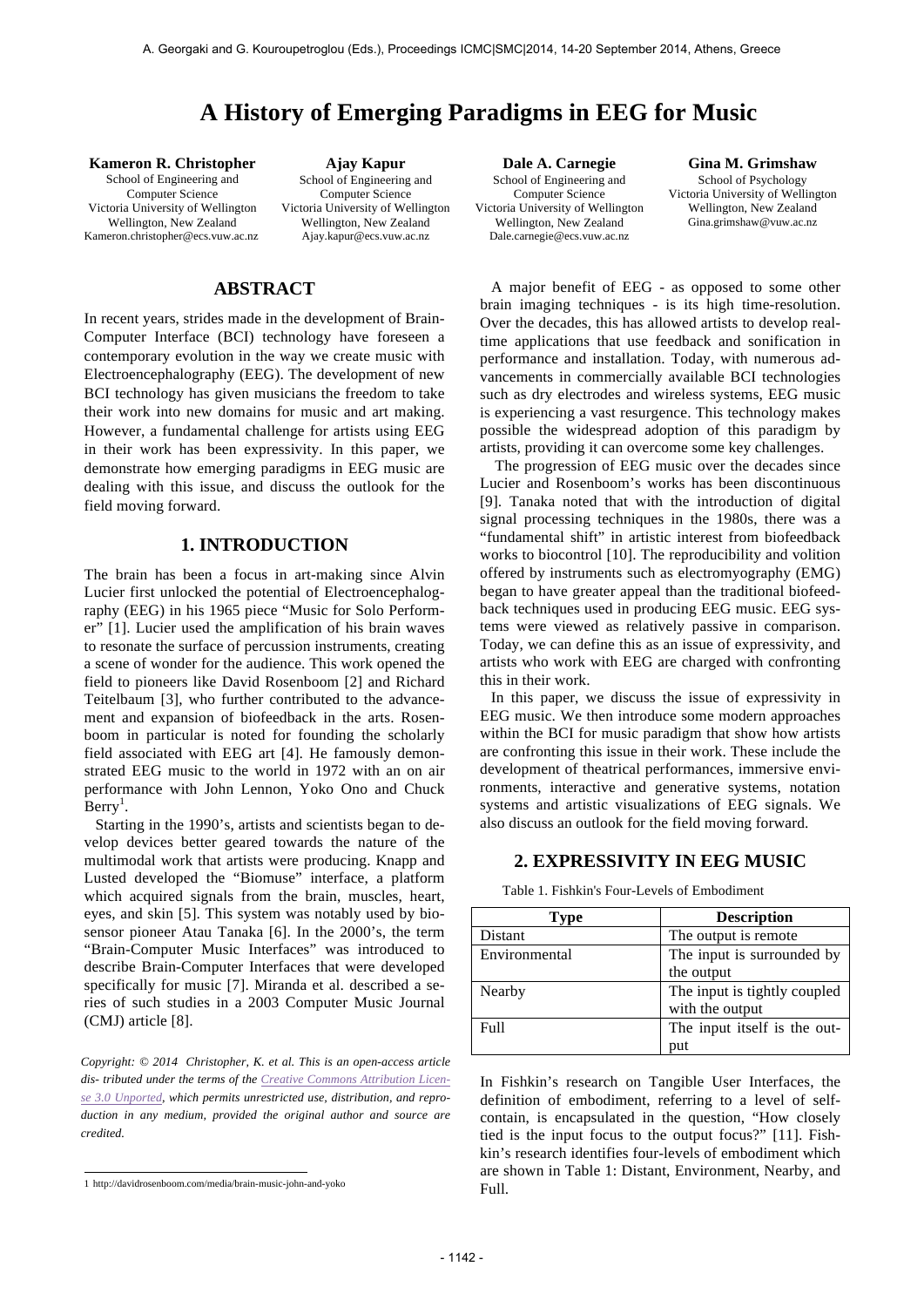Tanaka extends this taxonomy to the development of musical instruments, identifying full embodiment as an implicit goal in the development of expressive instruments [12]. Tanaka states that expressivity is the "specific musical affordances of an instrument that allow the musician performing on the instrument to artfully and reliably articulate sound output of varying nature that communicates musical intent, energy, and emotion to the listener" [12].

The issue for EEG music is that artists and audiences have traditionally viewed EEG and the associated techniques (i.e., sonification, visualization, and biofeedback) as passive and relatively uncontrollable, and therefore "distant" within Fishkin's taxonomy [10]. Distance is a challenge for artists because it limits the potential expressiveness of their artistic output. Today's artists have begun to reimagine the expressivity of EEG music towards more full-embodied systems.

# **3. EEG IN MUSIC**

In this section, we discuss some of the current trends and paradigms in EEG music that are confronting the challenge of expressivity: including the development of immersive environments, theatric performances, collaborative interaction pieces, generative compositions, and score-driven performances - much of this work implements methods of sonifying and visualizing EEG signals. We also provide some examples of how artists are applying these approaches in their work. Although we classify different works into different types of approaches based on the predominant form of expressivity, it is true that most works draw upon multiple methods.

### **3.1 Reimagining traditional techniques**

Two fundamental techniques in EEG art are sonification and visualization. Traditionally these methods have been viewed as passive – distant and environmentally embodied – systems. However, today's artists have been revitalizing these methods in new ways that afford expression unique to the EEG medium.

#### *3.1.1 Sonification*

Much like the artists of the biofeedback era, scientific researchers became interested in how the sonification of EEG data could be used towards neural benefit. The field of auditory display has become a popular domain for EEG music in which tightly coupled systems have been developed to express phenomena existing in EEG data.

Hermann et al. have used sonification to show correlation between neural processing and high-level cognitive activity [13]. This work identified three types of sonification that gave researchers specific knowledge about neural processes. Spectral mapping sonification allows for monitoring of specific bands of EEG data through the assigning of sonic materials (e.g. pitch). Distance matrix sonification is concerned with neural synchronizations as a function of time, and expresses this information through a time-dependent distance matrix of spectral vectors. Differential sonification allows for the comparison of data recorded of different conditions in order to detect interesting channels and frequency bands. Hermann et al. have also extracted the polyrhythmic dynamics of the delta and theta rhythms in the brain while participants listened to music [14]. Baier and Hermann introduced a method of sonification of multivariate brain data that utilized arrays of excitable non-linear dynamic systems [15]. Also, Baier et al. have utilized sonification to study the irregularities of spiking in sensory and cortical neurons [16], and in the study of rhythms extracted form epileptic seizures [17][18][19]. These methods demonstrate the ability to isolate and articulate specific events in EEG data towards reproducible musical output, defining more full embodied musical instruments.

Additionally, Filatriau and Kessous use a subtractive synthesis technique to sonify the intensities of the alpha, beta, and theta frequency bands [20]. Malsburg and Illing created a 30 speaker setup through which EEG signal is audified in  $space<sup>2</sup>$  [21]. Many of the artistic works discussed in following sections use sonification techniques. Sonification research is expected to continue to grow among both artists and those in the scientific community.

# *3.1.2 Visualization*



**Figure 1.** Geometrical Rendered EEG Signal

Today the majority of musical EEG works incorporate multimodal experiences, meaning EEG music is often coupled with visual representations of the same neural activity. This is true of many of the works in this paper. Additionally, several interesting artistic visualizations of EEG signal have been explored in recent years that confront the notion of expressivity.

Tokunaga and Lyons created Enactive Mandala, which sought to encourage meditation of the participants [22]. This approach used a particle system representation that the users could manipulate into elliptical shape through increasing their meditating activity. Such methods make use of black-box algorithms that come built-in to most commercially available BCIs, and use them as control parameters in audio/visual systems. These systems demonstrate a high degree of control and reproducibility. In our own work, we have developed an interesting method in which 3D representations of the EEG signal are rendered for neurofeedback application (see **Figure 1**) [23]. From this we can foresee closer interactions with

 <sup>2</sup> http://sinuous.de/soundpanel.html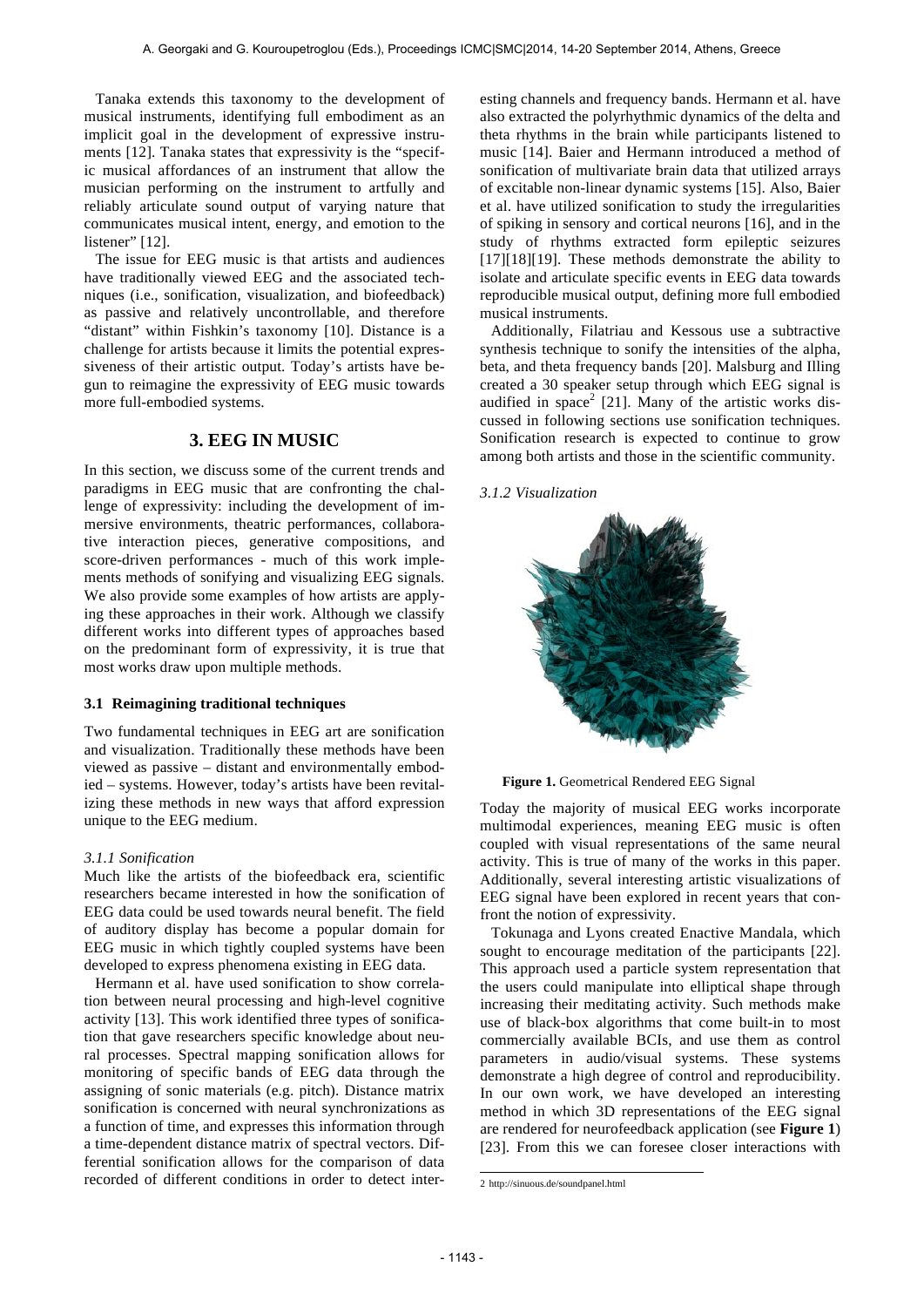EEG and the structures that make up immersive 3D environments.

### **3.2 Immersive Spaces**



**Figure 2**. Participatory Life

Immersive audio/visual installation set the audience in a space where they can interact with or be surrounded in representations of neural activity. They have become especially prominent in biofeedback art, where the immersive experience facilitates the neurofeedback process [24].

Thilo Hintenberger demonstrated the power of the immersive environment in his installation, "The Sensorium" [25]. Hintenberger developed a multimodal system that provided both "soundscape" and "lightscape" for the participants. In a pilot study, users reported higher levels of contentment, relaxation, happiness, and inner harmony after interacting with the display. Similarly, the authors' "Participatory life" installation (see **Figure 2**) sets the participant in interaction with an artificial organism that changes in size and kinetic properties in sync with the participant's alpha oscillations [24][26]. Fan et al. developed the "TimeGiver" installation [27]. A multimodal sensor system is used to capture multiple biosignals that are sonified as the ambient tones of the immersive environments (In this case, the environment also becomes collaborative 3.4). Immersive environments are fully embodied in that they essentially become an extension of the user's on body.

## **3.3 Theatric Performance**



**Figure 3.** Camara Neuronal

Theatrical works showcase the brain in performance, taking advantage of dramatic element of disembodiment in EEG systems by capitalizing on the popular belief that that these systems can detect deeper mental states and thoughts. Lucier's performance in 1965 was as much theatrical as it was the musical:

*From the beginning, I was determined to make a live performance work despite the delicate uncertainty of the equipment, difficult to handle even under controlled laboratory conditions. I realized the value of the EEG situation as a theatrical element and knew from experience that live performances were more interesting than recorded ones. I was also touched by the image of the immobile if not paralyzed human being who, by merely changing states of visual attention, could communicate with a configuration of electronic equipment with what appears to be power from a spiritual realm* [28].

In recent years, several artists have taken this approach to EEG in performance. In "Camara Neuronal", Moura et al. used an audio/visual environment to represent the performers' mental and emotional states [29]. **Figure 3** shows how the visual image of the wired performer was essential to the aesthetic composition of the performance of the piece. A similar aesthetic is seen in Claudia Robles Angel's audio/visual performance in which she sought to materialize the performers' mental activity in an immersive space [30]. These types of theatrically expressive performances are becoming ever more popular and some artist are extending this paradigm to audience participation. One such example is the "Accent Project", where audience members use their "focus" levels in order to control their levitation over 30 feet<sup>3</sup>.

These theatrical works confront the issue of embodiment by embracing the concept of disembodiment as an aspect of performance in EEG music. Simultaneously, they create a direct extension of the mind to external objects, forging a greater embodiment.

#### **3.4 Collaborative Interaction**



**Figure 4.** Physiopucks on Reactable

Traditionally, EEG music has been linked with interaction with self (i.e. through biofeedback), largely because meditation had been a prominent area of exploration. However research in developing group interactions with this physiological signal has emerged as a new paradigm.

 3 http://theascent.co/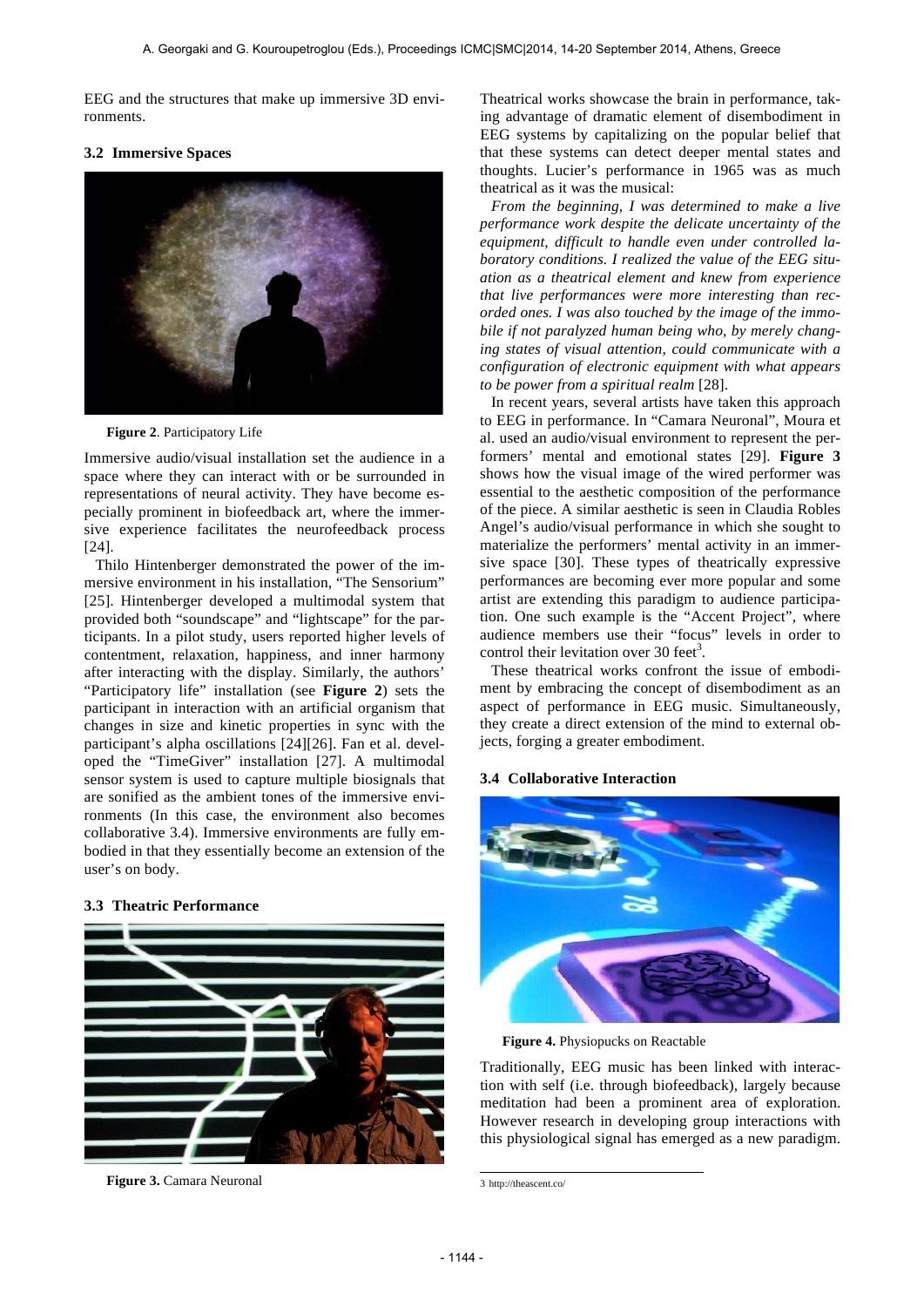Similar to network music performances [31], performers in these works interact with and manipulate shared physiological material such as EEG. While this domain is still in its infancy, a number of interesting works have appeared.

Tiharaglu et al. developed an improvisation platform in which two performers interact with the prerecorded data of a third [32]. Mealla et al. created a tabletop interface (see **Figure 4**) that allowed users to manipulate the physiological signals of others in a collaborative performance [33]. The alpha and theta band were directly mapped to the audible range, while heartbeat was mapped to beats per minute (BPM). A study was run in which two groups could directly manipulate the system, but one group used both explicit gestural and implicit physiological signal control in the interaction, while the placebo group only had explicit control through gesture. The physiological group reported "less difficulty, higher confidence and more symmetric control" in the interaction. This work is also being extended to immersive installations. Mattia Calsalegno developed "Unstable Empathy" in which performers were placed in front of double mirrors and prompted to develop a form of interaction with one another using only their EEG signals that were presented through both audio and video $4$ .

The fact that the source of the interaction in this domain is physiological data offers an interesting counter to the "unnatural" criticism sometimes ascribed to some network interactions [34].

#### **3.5 Generative Composition**



**Figure 5.** Robot from the Machine Orchestra

Generative systems - commonly referred to as braindriven instruments - center the brain as a driving source in compositional systems. These systems depend on the extraction of features from neural signals (e.g. frequency bands), and use them to trigger generative rules for musical composition. These approaches have roots in the compositional research of David Rosenboom [4]. This has become one of the more widely explored domains in the development of aesthetic music BCIs, and is in direct contrasts to the passiveness often associated with EEG music, because here the performer is using EEG to drive composition in a meaningful way.

Miranda et al. introduced the *BCMI Piano*, an instrument that incorporates artificial intelligence to generate melodies that are associated with theta, alpha, low beta, and high beta rhythms as well as the *Interharmonium*, a networked synthesis engine controlled by the brains of several users in separate geographic locations [35]. Miranda et al. have also introduced interfaces in which brain activity states are used to control transitions between musical styles by association [36][37].

Wu et al. developed a system that translates mental and emotional information into music material [38], while Arslan et al. developed a synthesis system driven by detection of user intent in EEG and EMG signals [39]. Lu and colleagues have developed several methods of translating EEG signals into scale-free music [40]. In the author's own work, a system was developed based on an algorithmic model of a neuron and neurofeedback. The EEG served as input signals and events caused the neurons to activate. This work was presented using the music robotics at California Institute of the  $arts^5$  [26][41]. Through this system, performer was able to develop an embodied interaction and co-adaptive agency with the robotic instruments around. The audience also relayed theatric appreciation of the performance.

#### **3.6 Score Generation**



**Figure 6.** Multimodal Brain Orchestra

Several new approaches seek to create musical scores through the "P300 speller" [42] and "Steady-state visually evoked potential (SSVEP)" [43] paradigms. The P300 is a positive potential elicited involuntarily about 300ms after an infrequent stimulus occurs. In the P300 Speller, rows and columns of characters are flashed and the P300 is elicited when the set containing the selected character is shown. In the SSVEP paradigm, flashing visual stimuli are presented at differing frequencies evoking a specific synchronized response in the EEG signal for each given target. In both approaches, the artist responds volitionally to a visual signal, creating a measurable neural event. Those neural events are then translated into sound.

The score generation paradigm affords the ability to specifically trigger neural processes according to external stimuli for real-time performance. This is a key component in developing systems with volition and reproducibility, which is essentially the purpose of notated music.

 4 http://www.mattiacasalegno.net/unstable-empathy/

 5 http://www.youtube.com/watch?v=TQYBTa876KA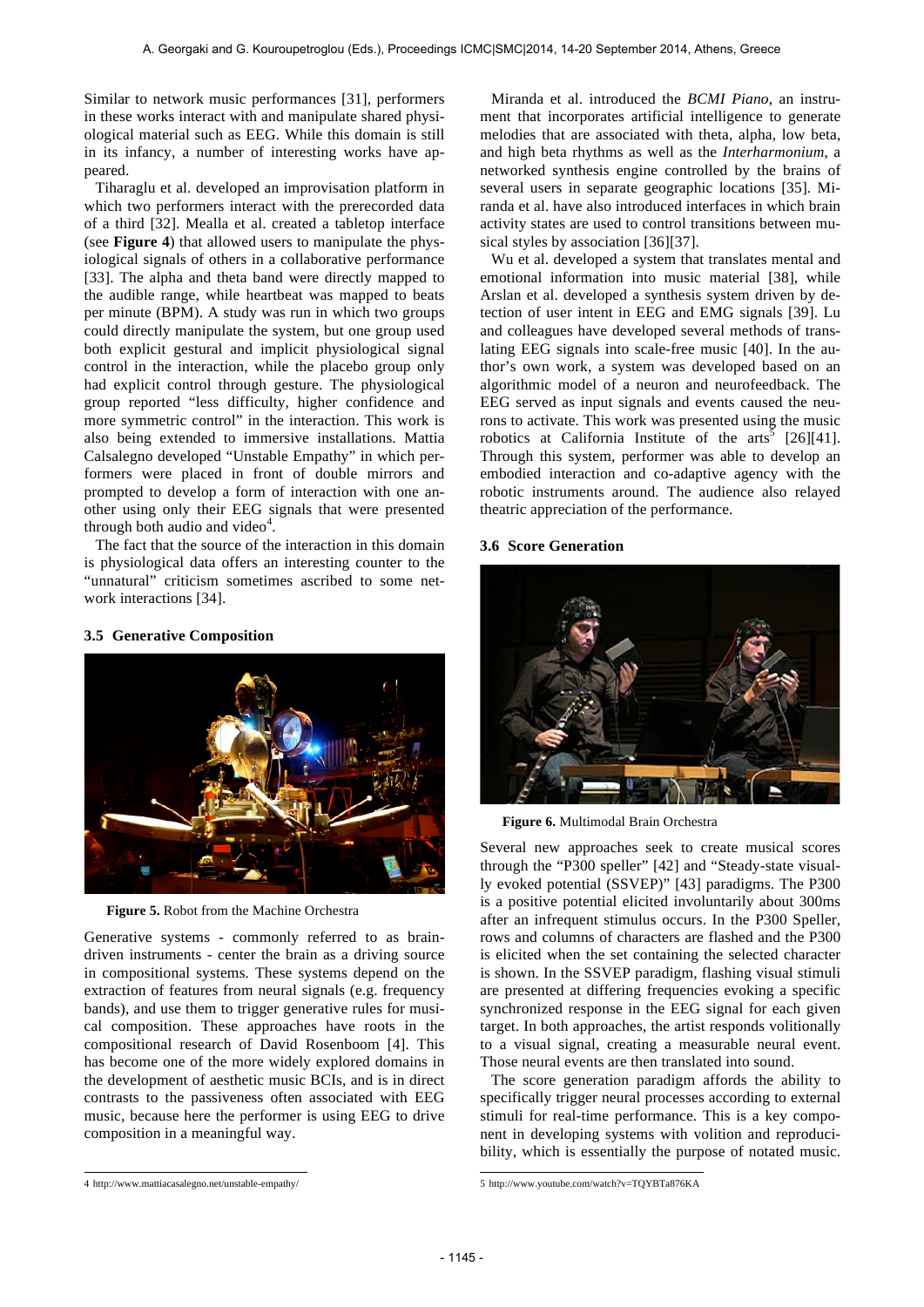These systems have the added ability of not only performance and installation, but also use in assistive applications [44].

Chew and Caspary used the P300 paradigm in a music step sequencer system in which user were able to manipulate musical output by reading through the matrices [45]. Eaton and Miranda applied SSVEP in their generative musical framework "Mind Trio" [46]. Miranda et al. also used SSVEPs in a study that help patients with locked-in systems create music [44]. Le Groux et al. utilized both P300 and SSVEP in their Multimodal Brain Orchestra (shown in **Figure 6**), allowing performers to use these scoring systems for different aspects of the performance [47]. Extending these BCI paradigms has made room for artists to apply these technologies in more traditional music performance settings.

# **4. DISCUSSION AND OUTLOOK**

This paper has presented several approaches currently being explored in EEG music. The majority of the works presented draw on multiple approaches. The expansion of the digital artist and the accessibility of technology led to EEG music becoming a multimodal field in which artists are creating theatrical performances in immersive environments, interactive installation pieces, and collaborative interfaces with this physiological material. The question still remains how sustainable this growth in interest is.

### **4.1 Expressivity**

The current increased interest in EEG is driven by the development of affordable technology and the still mysterious nature of the brain as a tool for external control. Biosensors such as EMG have benefitted from the direct correlation between physical action and musical output, capturing the musical expressions reminiscent of traditional instrumentalists. The question remains whether or not these methods of increasing expressivity will ensure the field's continued growth. As these technologies move into the household, the audience could begin to bore and the widespread interests in this field could begin to fade. On the other hand, the movement of this technology into the household could create a bigger audience for the artist to reach.

## **4.2 Shared EEG Music**

The applications discussed in this paper are making it possible for even those with no musical training to create music. As this technology becomes commonplace, valuable tools can be created to train people to create music based on generative (3.5) and scoring (3.6) type systems. Additionally, we see immersive environments for neurofeedback (3.2) begin to merge with the current boom in Virtual Reality (VR) and Augmented Reality (AR) technology in order provide portable neurofeedback environments.

As BCI technology advances, the areas of application for such technology will grow, and as suggested by some of the works described in this paper, we can expect disembodiment itself to become more of an expression in EEG music rather than a challenge to this emerging paradigm. The nature of the mind and mysteries of how it works reintroduces some fundamental artistic questions to the technological art domain regarding the distinctions between implicit and explicit representation, and between impressionist and expressionist aesthetics.

## **5. REFERENCES**

- [1] A. Lucier, "Statement on: music for solo performer," Biofeedback Arts Results Early Exp. Vanc. Aesthetic Res. Cent. Can. Publ., pp. 60–61, 1976.
- [2] D. Rosenboom, Biofeedback and the Arts, Results of Early Experiments. Not Avail, 1976.
- [3] R. Teitelbaum, "Improvisation, computers and the unconscious mind," Contemp. Music Rev., vol. 25, no. 5–6, pp. 497–508, 2006.
- [4] D. Rosenboom, "Extended musical interface with the human nervous system," Leonardo Monogr. Ser., no. 1, 1990.
- [5] R. B. Knapp and H. S. Lusted, "A bioelectric controller for computer music applications," Comput. Music J., vol. 14, no. 1, pp. 42–47, 1990.
- [6] A. Tanaka, "Musical performance practice on sensor-based instruments," Trends Gestural Control Music, vol. 13, pp. 389–405, 2000.
- [7] A. Duncan, "EEG pattern classification for the braincomputer musical interface," University of Glasgow, 2001.
- [8] E. R. Miranda, K. Sharman, K. Kilborn, and A. Duncan, "On harnessing the electroencephalogram for the musical braincap," Comput. Music J., vol. 27, no. 2, pp. 80–102, 2003.
- [9] M. Ortiz-Perez, N. Coghlan, J. Jaimovich, and R. B. Knapp, "Biosignal-driven Art: Beyond biofeedback," Ideas SonicaSonic Ideas, vol. 3, no. 2, 2011.
- [10] A. Tanaka, "SENSOR—BASED MUSICAL INSTRUMENTS AND INTERACTIVE," Oxf. Handb. Comput. Music, p. 233, 2009.
- [11] K. P. Fishkin, "A taxonomy for and analysis of tangible interfaces," Pers. Ubiquitous Comput., vol. 8, no. 5, pp. 347–358, 2004.
- [12] A. Tanaka, "Mapping out instruments, affordances, and mobiles," in Proceedings of the International Conference on New Interfaces for Musical Expressions (NIME 2010), 2010.
- [13] T. Hermann, P. Meinicke, H. Bekel, H. Ritter, H. M. Müller, and S. Weiss, "Sonification for EEG data analysis," in Proceedings of the 2002 International Conference on Auditory Display. 2002..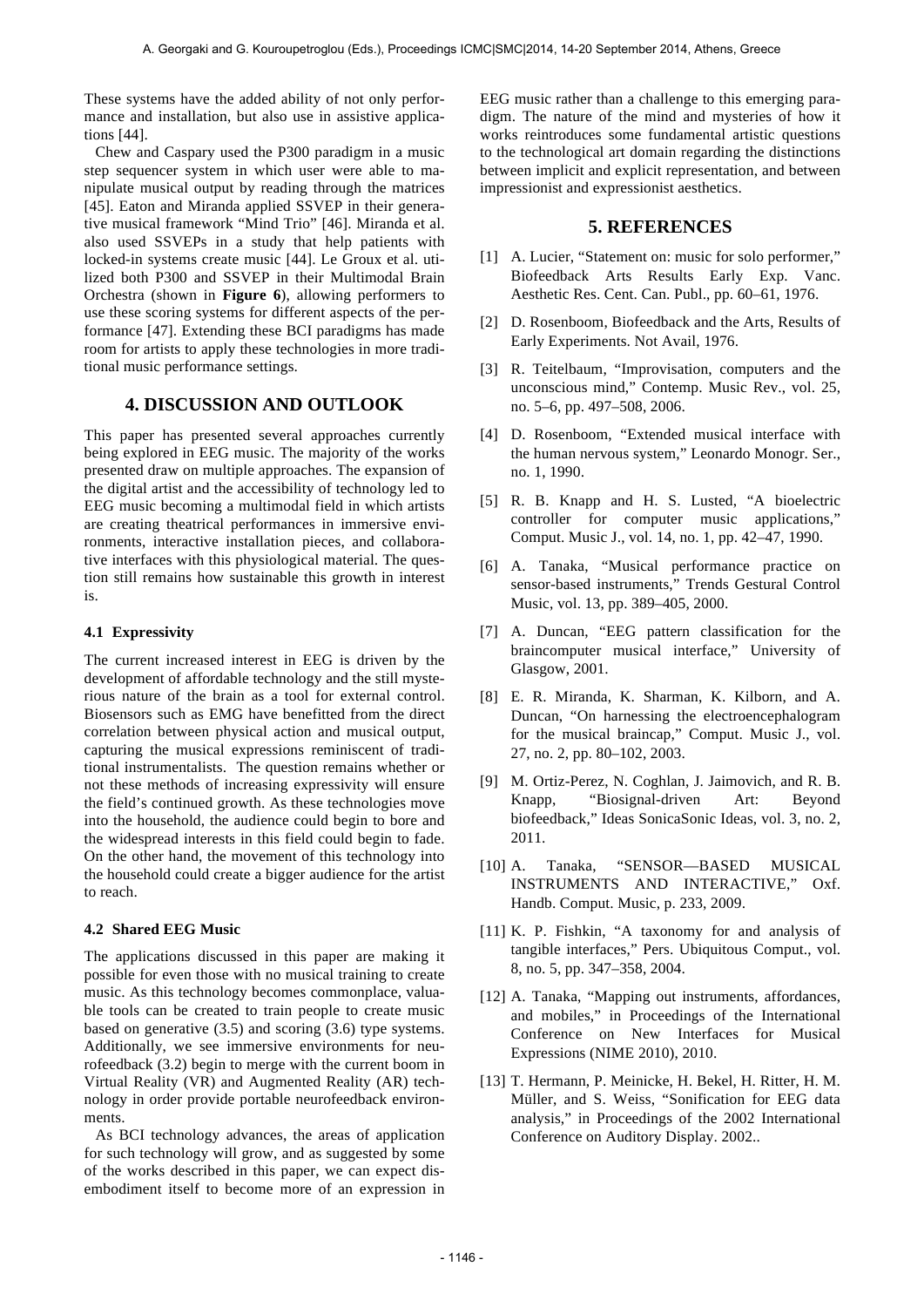- [14] T. Hermann, G. Baier, and M. Müller, "Polyrhythm in the Human Brain.," in Proceedings of the 2004 International Conference on Auditory Display, 2004.
- [15] G. Baier and T. Hermann, "The Sonification of Rhythms in Human Electroencephalogram.," in Proceedings of the 2004 International Conference on Auditory Display, 2004.
- [16] G. Baier, T. Hermann, O. M. Lara, and M. Müller, "Using sonification to detect weak cross-correlations in coupled excitable systems," in Proceedings of the 2005 International Conference on Auditory Display, 2005.
- [17] G. Baier, T. Hermann, S. Sahle, and U. Stephani, "Sonified epileptic rhythms," in Proceedings of the 2006 International Conference on Auditory Display, 2006.
- [18] G. Baier, T. Hermann, and U. Stephani, "Eventbased sonification of EEG rhythms in real time," Clin. Neurophysiol., vol. 118, no. 6, pp. 1377–1386, 2007.
- [19] G. Baier, T. Hermann, and U. Stephani, "Multi-channel sonification of human EEG," in Proceedings of the 2007 International Conference on Auditory Display, 2007.
- [20] J.-J. Filatriau and L. Kessous, "Visual and sound generation driven by brain, heart and respiration signals," in Proceedings of the 2008 International Computer Music Conference (ICMC'08), 2008.
- [21] T. von der Malsburg and C. Illing, "Decomposing Electric Brain Potentials for Audification on a Matrix of Speakers." in Proceedings of xCoAx2013: Computation Communication Aesthetics and X (2013).
- [22] T. Tokunaga and M. J. Lyons, "Enactive Mandala: Audio-visualizing Brain Waves." The International Conference on New Interfaces for Musical Expression (NIME), 2013
- [23] K. R. Christopher, A. Kapur, D. A. Carnegie, and G. M. Grimshaw, "Implementing 3D visualizations of EEG signals in artistic applications," in Proceedings of the 28th International Conference on Image and Vision Computing New Zealand, pp. 364-369. IEEE, 2013.
- [24] K. Christopher, G. M. Grimshaw, A. Kapur, and D. A. Carnegie, "Towards effective neurofeedback driven by immersive art environments," ACNS-2013 Australas. Cogn. Neurosci. Soc. Conf. Front. 2013 Abstr., 2013.
- [25] T. Hinterberger, "The sensorium: a multimodal neurofeedback environment," Adv. Hum.-Comput. Interact., vol. 2011, p. 3, 2011.
- [26] K. Christopher, "Accounting for the Transcendent in Technological Art," California Institute of the Arts, 2013.
- [27] Y.-Y. Fan, F. M. Sciotto, and J. Kuchera-Morin, "Time giver: An installation of collective expression using mobile ppg and eeg in the allosphere," Proc. IEEE VIS Arts Program VISAP, 2013.
- [28] A. Lucier, G. Gronemeyer, R. Oehlschlägel, and A. F. Lucier, "Reflections: interviews, scores, writings= Reflexionen: Interviews, Notationen, Texte," Köln Musik., 1995.
- [29] J. M. Moura, A. L. Canibal, M. P. Guimaraes, and P. Branco, "Câmara Neuronal: a Neuro/Visual/Audio Performance," in Proceedings of xCoAx2013: Computation Communication Aesthetics and X (2013).
- [30] C. R. Angel, "Creating Interactive Multimedia Works with Bio-data," in Proceedings of the International Conference on New Interfaces for Musical Expressions (NIME 2011), 2011.
- [31] K. R. Christopher, J. He, A. Kapur, and D. A. Carnegie, "Interactive Sound Synthesis Mediated through Computer Networks." in Proceedings of Symposium on Sound and Interactivity, 2013. pp. 44-48
- [32] K. Tahiroğlu, H. Drayson, and C. Erkut, "An Interactive Bio-Music Improvisation System," in Proceedings of the International Computer Music Conference, 2008, pp. 579–582.
- [33] S. Mealla, A. Väljamäe, M. Bosi, and S. Jordà, "Listening to your brain: Implicit interaction in collaborative music performances," in The International Conference on New Interfaces for Musical Expression (NIME), 2011.
- [34] C. Magerkurth, T. Engelke, and M. Memisoglu, "Augmenting the virtual domain with physical and social elements: towards a paradigm shift in computer entertainment technology," Comput. Entertain. CIE, vol. 2, no. 4, pp. 12–12, 2004.
- [35] E. R. Miranda and A. Brouse, "Interfacing the brain directly with musical systems: on developing systems for making music with brain signals," Leonardo, vol. 38, no. 4, pp. 331–336, 2005.
- [36] E. R. Miranda and B. Boskamp, "Steering generative rules with the eeg: An approach to brain-computer music interfacing," Proc. Sound Music Comput., 2005.
- [37] E. R. Miranda, "Brain-Computer music interface for composition and performance," Int. J. Disabil. Hum. Dev., vol. 5, no. 2, pp. 119–126, 2006.
- [38] D. Wu, C. Li, Y. Yin, C. Zhou, and D. Yao, "Music composition from the brain signal: representing the